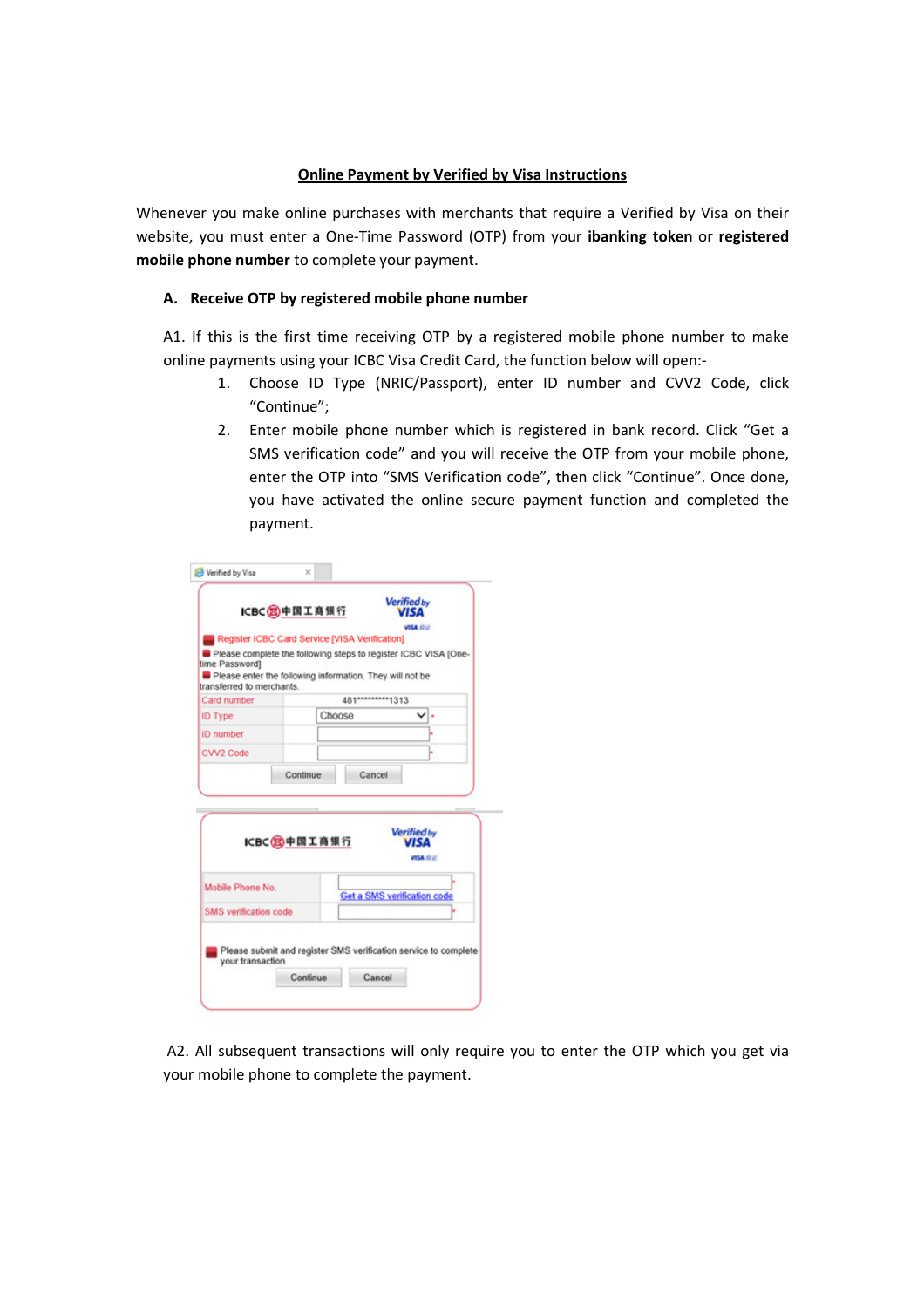|                                             | ICBC 29中国工商银行 |                                              | <b>Verified by</b><br>VISA                                       |
|---------------------------------------------|---------------|----------------------------------------------|------------------------------------------------------------------|
|                                             |               |                                              | <b>VISA SOLE</b>                                                 |
|                                             |               | Please submit your Verified by Visa password |                                                                  |
|                                             | Merchant:     |                                              |                                                                  |
|                                             | Amount        | SGD13.50                                     |                                                                  |
|                                             | Date:         | 12/28/2015                                   |                                                                  |
|                                             |               | Card number: 481**********00                 |                                                                  |
| SMS PASSWORD                                |               | PASSWORD TOKEN                               |                                                                  |
| Mobile Phone No.:                           |               | $***36-0$                                    |                                                                  |
| Dynamic password:                           |               |                                              |                                                                  |
|                                             |               | Get Dynamic Password                         |                                                                  |
| not receive the SMS Code within 46 seconds. |               |                                              | Your SMS Ref No.447951,been sent. Please re-acquire if you could |
|                                             | Submit        | Cancel                                       | help                                                             |

## B. Generate OTP from an ibanking token

- 1. Simply visit any of our branches to apply for internet banking services and you will receive an ibanking token.
- 2. Once you have internet banking, you must link your credit card number to the registered account. You may also visit any of our branches to do the same. Once you have successfully added the credit card number to your registered account, you can make payments which require Verified by Visa.

|              | ICBC 3 中国工商银行 |                          |                                                                                                                            |                                                                                                                                          |                                                             |                                                                  |                                                                                                                                                                                                                                         | 金融@家                                                                                                                      |                        |                                                                                                                                                                  |
|--------------|---------------|--------------------------|----------------------------------------------------------------------------------------------------------------------------|------------------------------------------------------------------------------------------------------------------------------------------|-------------------------------------------------------------|------------------------------------------------------------------|-----------------------------------------------------------------------------------------------------------------------------------------------------------------------------------------------------------------------------------------|---------------------------------------------------------------------------------------------------------------------------|------------------------|------------------------------------------------------------------------------------------------------------------------------------------------------------------|
|              |               |                          |                                                                                                                            |                                                                                                                                          |                                                             |                                                                  |                                                                                                                                                                                                                                         |                                                                                                                           |                        |                                                                                                                                                                  |
|              |               | <b>External Transfer</b> | <b>Outward Remittance</b>                                                                                                  | <b>Fixed Deposit</b>                                                                                                                     | Online FX                                                   | <b>Customer Service</b>                                          | <b>Credit Card Service</b>                                                                                                                                                                                                              | Online precious metal                                                                                                     | <b>ICBC Messenging</b> |                                                                                                                                                                  |
| $\wedge$     |               |                          |                                                                                                                            |                                                                                                                                          |                                                             |                                                                  |                                                                                                                                                                                                                                         |                                                                                                                           |                        |                                                                                                                                                                  |
|              |               |                          |                                                                                                                            |                                                                                                                                          |                                                             |                                                                  |                                                                                                                                                                                                                                         |                                                                                                                           |                        | >>Help                                                                                                                                                           |
|              |               |                          |                                                                                                                            |                                                                                                                                          |                                                             |                                                                  |                                                                                                                                                                                                                                         |                                                                                                                           |                        |                                                                                                                                                                  |
|              |               |                          | ◉ New Card No.:                                                                                                            |                                                                                                                                          |                                                             |                                                                  |                                                                                                                                                                                                                                         |                                                                                                                           |                        |                                                                                                                                                                  |
|              |               |                          |                                                                                                                            |                                                                                                                                          |                                                             |                                                                  |                                                                                                                                                                                                                                         |                                                                                                                           |                        |                                                                                                                                                                  |
|              |               |                          |                                                                                                                            |                                                                                                                                          |                                                             |                                                                  |                                                                                                                                                                                                                                         |                                                                                                                           |                        |                                                                                                                                                                  |
|              |               |                          |                                                                                                                            |                                                                                                                                          |                                                             |                                                                  |                                                                                                                                                                                                                                         |                                                                                                                           |                        |                                                                                                                                                                  |
|              |               |                          |                                                                                                                            |                                                                                                                                          |                                                             |                                                                  |                                                                                                                                                                                                                                         |                                                                                                                           |                        |                                                                                                                                                                  |
| ٠            |               |                          |                                                                                                                            |                                                                                                                                          |                                                             |                                                                  |                                                                                                                                                                                                                                         |                                                                                                                           |                        |                                                                                                                                                                  |
|              | 寥             |                          |                                                                                                                            |                                                                                                                                          |                                                             |                                                                  |                                                                                                                                                                                                                                         |                                                                                                                           |                        |                                                                                                                                                                  |
| $\checkmark$ |               |                          |                                                                                                                            |                                                                                                                                          |                                                             |                                                                  |                                                                                                                                                                                                                                         |                                                                                                                           |                        |                                                                                                                                                                  |
| My A/C       |               |                          | <b>Transfer - Registration A/C</b><br><b>Add Registration A/C</b><br>Details of A/C to be added<br><b>Transaction Tips</b> | System Announcement:<br>O New A/C No.:<br><b>Enter Verification Code:</b><br>accounts which receive money:<br>WebPage Index   Contact us | > > My A/C > Manage Registration A/C > Add Registration A/C | $4p_0y$<br>Note: This function is for USB-Shield Customers only. | Refresh verification code<br><b>Check A/C Details</b><br>1. Enter the Card No. or A/C No. you want to add in the field "New Card/Account No";<br>3. Authenticate your identity (USB-Shield Customers only) and finish the registration. | Welcome to logon ICBC Person<br>>Card No. registered under Internet Banking<br>>A/C No. registered under Internet Banking |                        | 2. Click "Check A/C", select newly added sub-A/C and complete the registration of account yourself. "Check A/C" only allow you to check registration account and |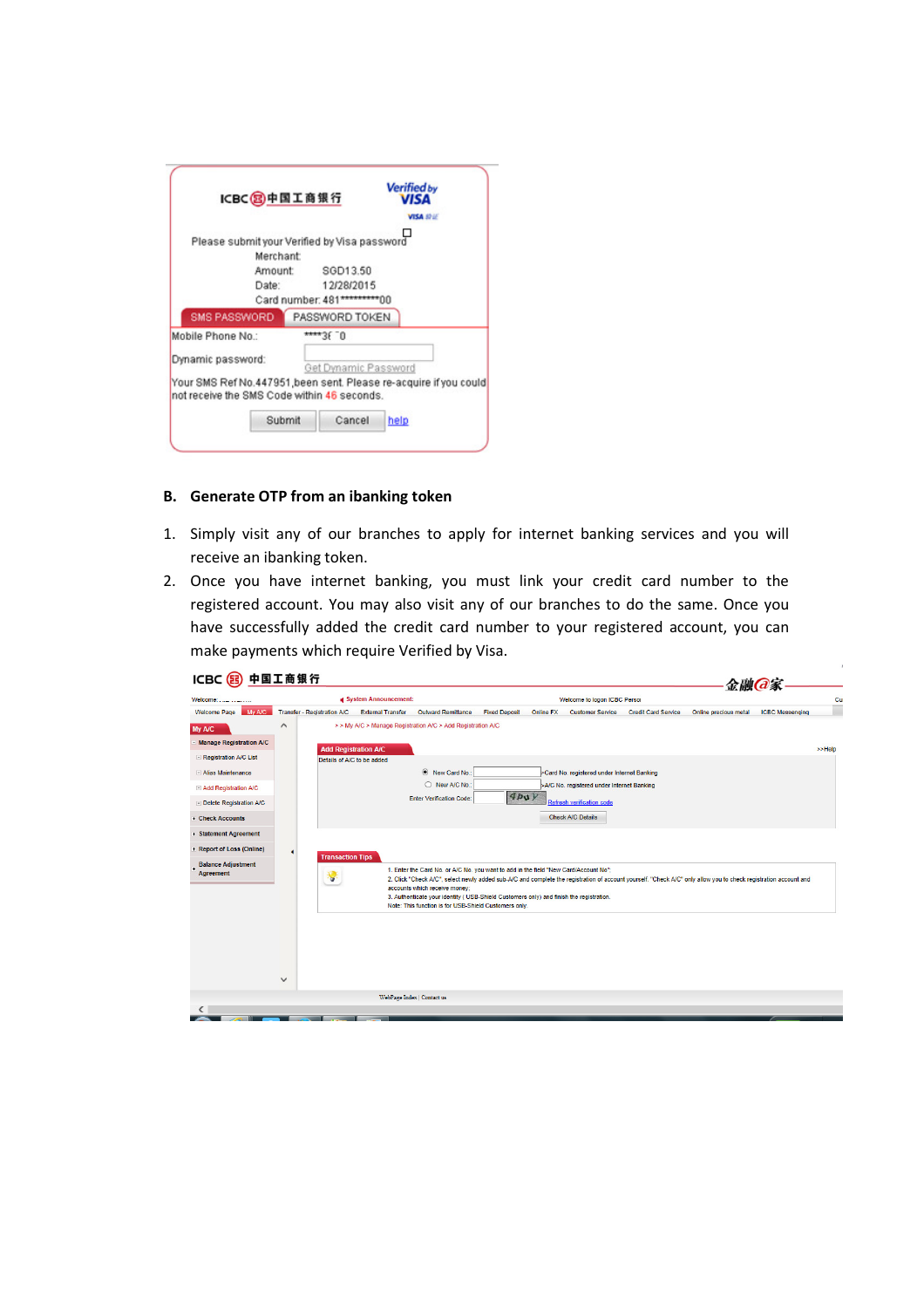| Welcome:                               |                     |                                    |                               | System Announcement: 67695588(Mon-Fri. 9am-6pm).            |                                 |           |                         |                                                                                                 | 金融@家                  |                        | Current    |
|----------------------------------------|---------------------|------------------------------------|-------------------------------|-------------------------------------------------------------|---------------------------------|-----------|-------------------------|-------------------------------------------------------------------------------------------------|-----------------------|------------------------|------------|
| My A/C<br><b>Welcome Page</b>          |                     | <b>Transfer - Registration A/C</b> | <b>External Transfer</b>      | <b>Outward Remittance</b>                                   | <b>Fixed Deposit</b>            | Online FX | <b>Customer Service</b> | <b>Credit Card Service</b>                                                                      | Online precious metal | <b>ICBC Messenging</b> | <b>NEW</b> |
| My A/C                                 | $\hat{\phantom{1}}$ |                                    |                               | > > My A/C > Manage Registration A/C > Add Registration A/C |                                 |           |                         |                                                                                                 |                       |                        |            |
| <b>Manage Registration A/C</b>         |                     | <b>Add Registration A/C</b>        |                               |                                                             |                                 |           |                         |                                                                                                 |                       |                        | $>>$ Help  |
| Registration A/C List                  |                     |                                    | Card/Account No. to be added: |                                                             |                                 |           |                         |                                                                                                 |                       |                        |            |
| - Alias Maintenance                    |                     |                                    |                               |                                                             |                                 |           |                         |                                                                                                 |                       |                        |            |
| Add Registration A/C                   |                     |                                    |                               |                                                             | New Card No.: 6259              |           | 19                      |                                                                                                 |                       |                        |            |
| Delete Registration A/C                |                     |                                    |                               |                                                             |                                 |           |                         | Please press [OK] on the token and finish the transaction as quickly as you can before timeout. |                       |                        |            |
| + Check Accounts                       |                     |                                    |                               |                                                             | Dynamic Password:               |           |                         |                                                                                                 |                       |                        |            |
| + Statement Agreement                  |                     |                                    |                               |                                                             |                                 |           | kh8c                    |                                                                                                 |                       |                        |            |
| + Report of Loss (Online)              |                     |                                    |                               |                                                             | <b>Enter Verification Code:</b> |           |                         | Refresh verification code                                                                       |                       |                        |            |
| <b>Balance Adjustment</b><br>Agreement |                     |                                    |                               |                                                             |                                 |           | Add                     |                                                                                                 |                       |                        |            |
|                                        |                     |                                    |                               |                                                             |                                 |           |                         |                                                                                                 |                       |                        |            |
|                                        |                     |                                    |                               |                                                             |                                 |           |                         |                                                                                                 |                       |                        |            |
|                                        |                     |                                    |                               |                                                             |                                 |           |                         |                                                                                                 |                       |                        |            |
|                                        |                     |                                    |                               |                                                             |                                 |           |                         |                                                                                                 |                       |                        |            |
|                                        |                     |                                    |                               |                                                             |                                 |           |                         |                                                                                                 |                       |                        |            |
|                                        |                     |                                    |                               |                                                             |                                 |           |                         |                                                                                                 |                       |                        |            |
|                                        | $\checkmark$        |                                    |                               |                                                             |                                 |           |                         |                                                                                                 |                       |                        |            |

3. If this is the first time receiving OTP via your token to make online payments using your ICBC Visa Credit Card, you will need to enter your personal internet banking password and the Verification code. Proceed to click "Activate now" to complete your payment.

| <b>Verified by</b><br>VISA                                       | ICBC(国中国工商银行                                                      |
|------------------------------------------------------------------|-------------------------------------------------------------------|
| <b>VISA SOF</b>                                                  |                                                                   |
| Ensure the online security of your Visa card                     |                                                                   |
| safeguard your online shopping.                                  | Your Visa card has opened the Visa verification to                |
| No additional fees will be charged for the above                 | After the activation of your card, the card issuing bank will ask |
| merchants participating in the security service with Visa card.  | you to enter the Visa payment password when you shop at the       |
| Please fill out the form below and click 'Activate now' to       | activate your Visa card. Then enter your payment password.        |
| Please enter the login password<br>of personal internet banking: |                                                                   |
| Verification code:                                               | Refresh                                                           |

4. All subsequent transactions will only require you to enter the OTP generated by your token to complete the payment. The steps are as follows: